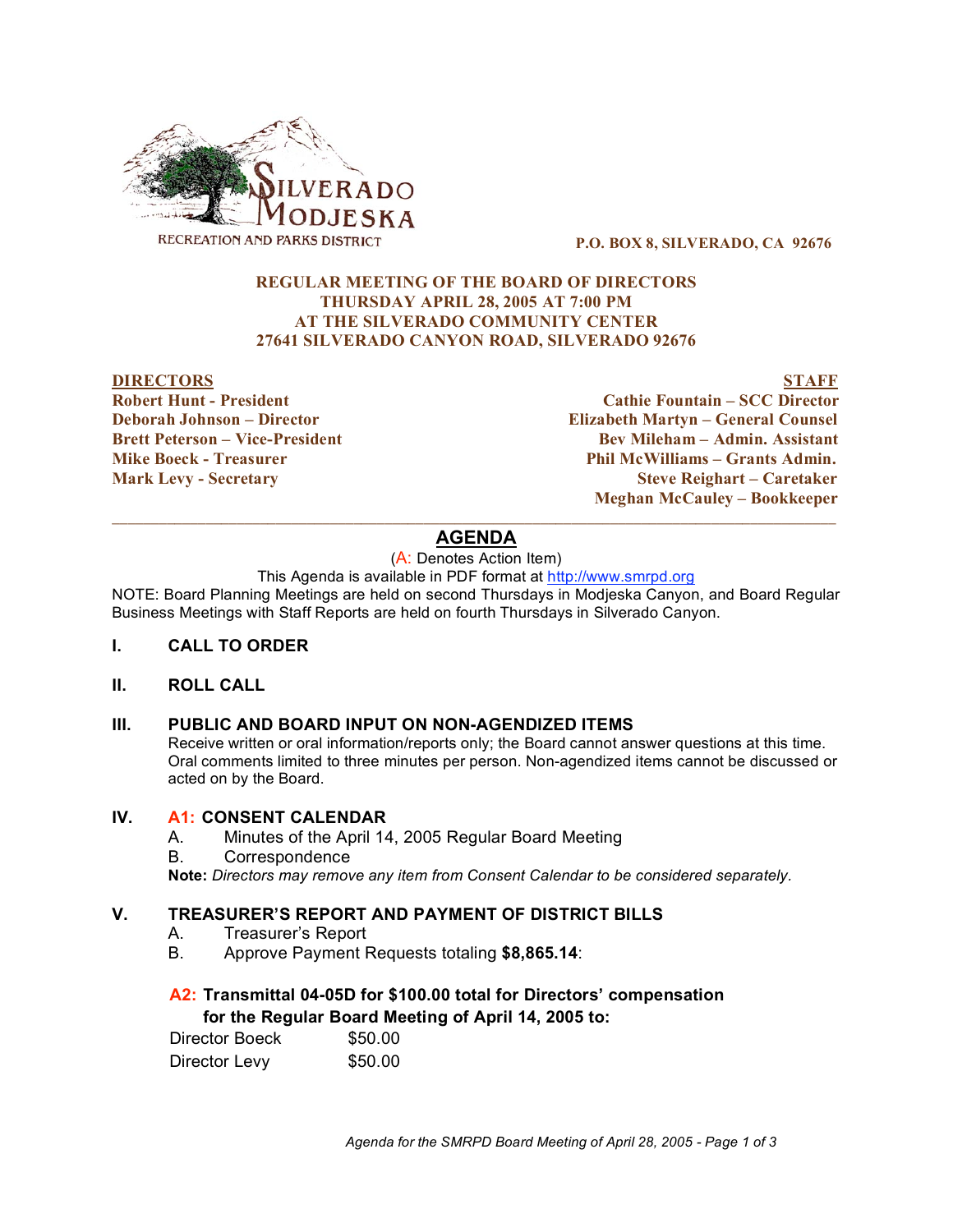## **A3: Transmittal 04-05E for \$8,065.14 total to:**

| <b>Phil McWilliams</b>  | \$875.00 Reimbursement and Inv. for 03/2005<br>(GRANTS ADMINISTRATOR)                      |
|-------------------------|--------------------------------------------------------------------------------------------|
| Mark Levy               | \$1,541.23 Reimbursement                                                                   |
| So. Cal. Edison         | \$403.44 Invoice 4/12/05                                                                   |
| <b>SBC</b>              | \$51.48 714-649-2428/2850 4/10/05                                                          |
| H&P Fire                | \$62.50 Inv. #AA21973                                                                      |
| Equipment Co.           |                                                                                            |
| Waste                   | \$24.68 Inv. #1426009-2515-0                                                               |
| Management              |                                                                                            |
| Steve Reighart,         | \$3,000.00 Inv. #2010-03/2005 and #2011-04/2005                                            |
| <b>RSL Construction</b> |                                                                                            |
| Kehr                    | Katzmaeir, Newell, \$2,106.81 Reimbursement for Site Plan Check Permit Fees<br>(ARCHITECT) |

## **A4: Transmittal 04-05F for \$700.00 total to:**

California Dept. of Social Services \$700.00 Annual licensing fees for Silverado Children's Center

## **VI. SILVERADO CHILDREN'S CENTER**

- A. SCC Director's Report and Monthly Financial Report, to include A/R Aging.
- B. Discussion of District's requirements for assumption of operation or ownership by a parent-formed 501c3.
- C. **A5:** Establish policy regarding overdue accounts.

# **VII. CARETAKER'S REPORT**

- A. Set a firm date for occupation of Caretaker's residence.
- B. **A6:** Authorize payment of \$1,500 to Steve Reighart for Caretaker's work in the month of April without occupation of residence due to ongoing repairs to it.

### **VIII. GRANTS ADMINISTRATOR'S REPORT**

A. **A7:** Approve commencement of informal bidding procedure for removal of asbestos-bearing materials from both Community Centers prior to beginning of construction. Estimated cost is \$4,100.

### **IX. OTHER DISTRICT BUSINESS**

- A. **A8:** Resolution #042805-1, to bring District into compliance with statutory and procedural requirements for Conflict of Interest issues.
- B. **A9:** Authorize payment of \$400 to Roger Seeman for services rendered in cleaning out the storage shed at Modjeska Community Center, and for agreeing to relinquish his right to remove and take ownership of same per earlier demolition and removal agreement with the District.

## **X. COMMITTEES**

*NOTE: There will be no discussion of Committee issues unless specifically agendized here, or* added to the Agenda by majority vote of the Board in Section III of this Agenda to address issues *that require immediate attention, for reasons to be explained in the motion to add. This listing shall not be used as a mechanism to discuss non-agendized topics.*

A. RECREATION (Levy, Peterson)